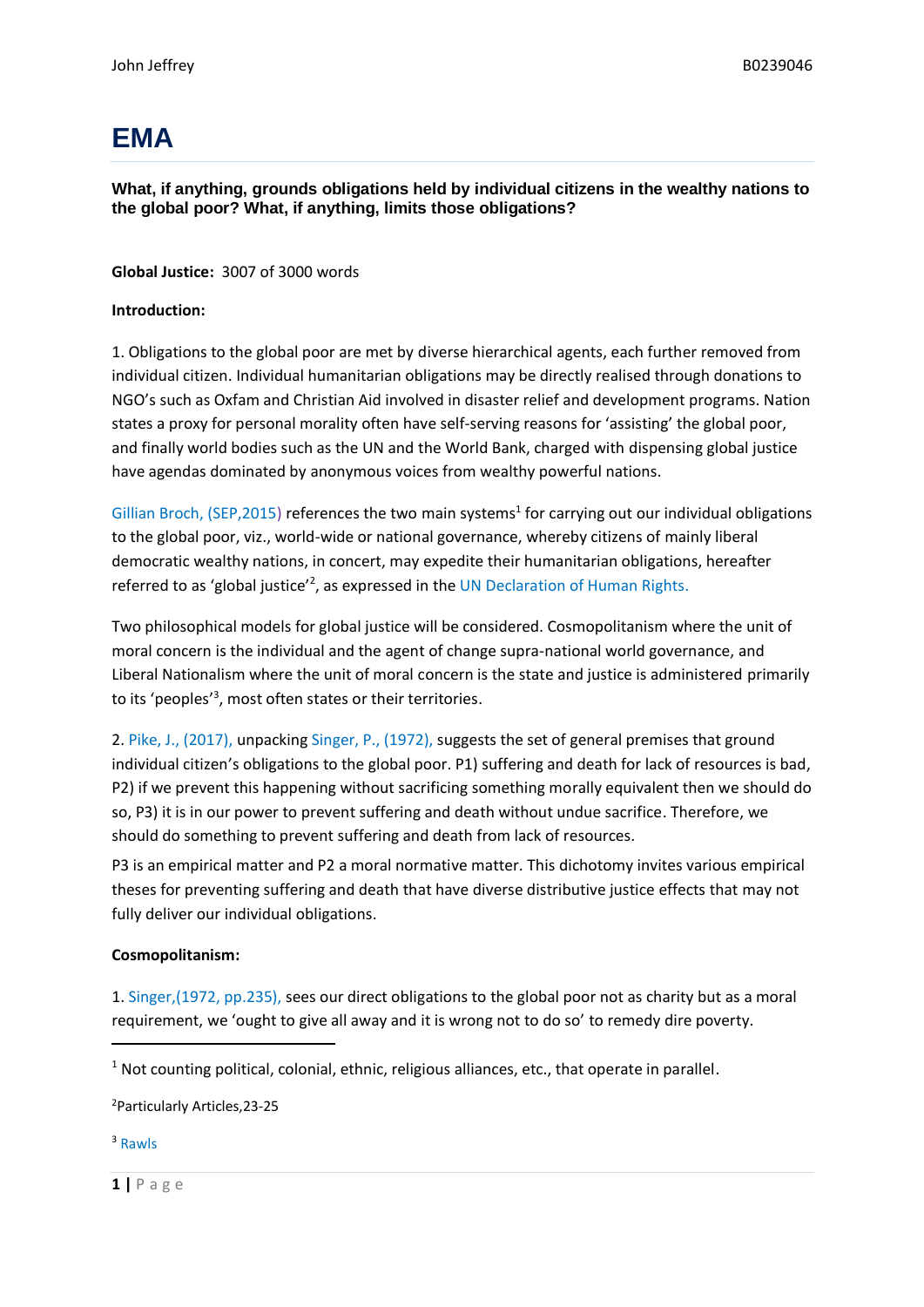Singer's key moral premise, P2) above, means we have a moral duty to intervene, 'individually or in concert', to ensure justice for everyone everywhere. The image of the drowning child, Singer,(1972, pp.231) calls for immediate action so long as we do not sacrifice something of significant moral worth.

Singer's empirical thesis is simply to help unreservedly, the 'needs of the global poor' are paramount at least in preventing starvation. Singer,(1972, pp.229,30), criticises Anglo-French losses on Concorde and Australian spending on the Sydney Opera House, instead of preventing famine in East Bengal, 'valuing Indian lives so cheaply'<sup>4</sup>. Similarly, India is condemned for not diverting development program monies. There should be no limits to our moral obligations, a thesis that condemns spending on trivia rather than giving to famine relief, that in extremis would result in giving away everything to achieve parity between donor and recipient.

Disagreement is futile, Singer,(1972, pp.236,38) cites Urmson who argues on societal grounds that 'it is quite inessential' to help others outside of one's own group, with our principal duty being to the proximate morals codes of the society that produced them. For Singer insists this does not trump the key moral premise P2), our obligations to global citizens. Likewise, Utilitarian arguments on optimising global justice are trumped by the key moral premise as they might leave individuals worse off for overall utilitarian benefit.

2. Wener, L., (2003) agrees with Singer, that we have moral duties to 'distant others', there is a humanitarian 'contractual'<sup>5</sup> duty to do 'what we can to help'. However, Wener,(2003,pp.291), does not wish moral philosophy to obscure political theory or economics, and wants to analyse and quantify the return on giving. It is an empirical question, 'we have to justify our moral duties to ourselves and others', and this includes proximate others bound by relationships. While universal duties take priority, we have to recognise our psychology, Wener,(2003,pp.286), we naturally attend to our relationships and allegiances, family, group identity, and nationality. Our proximate moral duty to those in need can be more efficacious in a manner that cosmopolitanism or utilitarianism cannot address, since we are best aware of how ameliorate adversity in the society we share together.

Wener,(2003, pp.287), reflects on Scanlon's views on contractual duties that parallel Rawls principles of 'rightness as fairness': actions as morally right if they do not leave some people disadvantaged, empirical duties need not require disproportionate sacrifice and should distribute benefits in a targeted manner*.* However, the moral question and the empirical question need to be quantified. The empirical thesis that small sacrifices by the rich can bring large benefits to the global poor is not reflected in the fact that little progress has been made in the last 50 years, a reduction in percentage terms but increased absolute number of those in dire poverty. This disconnect between giving and progress poverty undermines this familiar thesis. Return on a dollar of aid needs to be quantified, Wener,(2003,pp.291)

<sup>&</sup>lt;sup>4</sup> According to Singer 30 times less valued

<sup>5</sup> After Scanlon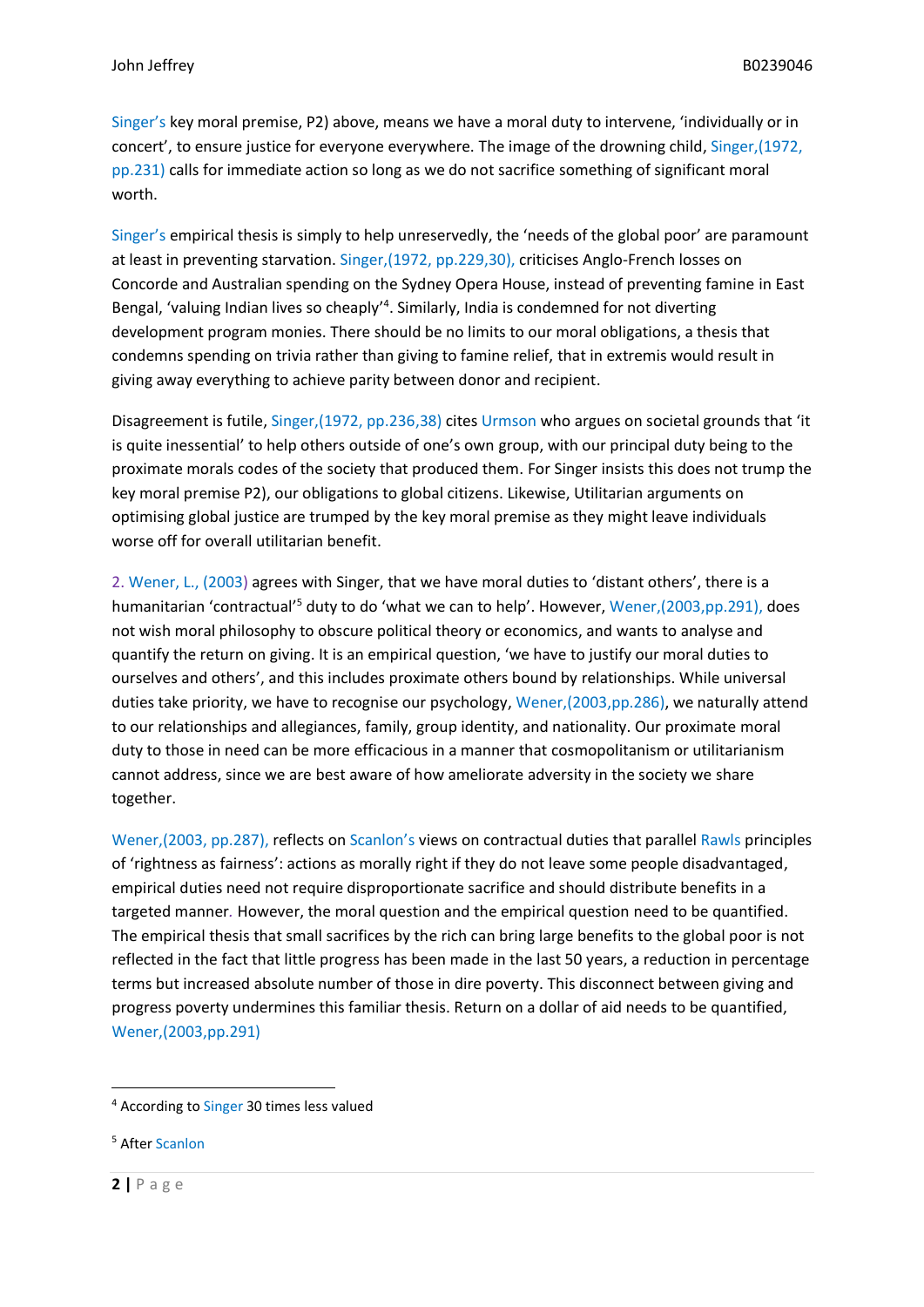Critiquing cosmopolitism from inside the tent Wener, L., (2006) calls for transparency, accountability and democracy in international development aid projects, including NGO's such as OXFAM, particularly the requirement for proper project control and performance monitoring. Wener calls for recognition of complexity, {human norms, culture, economic structures, gender and equality}. If the 'iron law of political economy', Wener,(2006,pp.3,4) that 'resources flow to those who have power' then it is likely that resources will be diverted from intended beneficiaries to corrupt officials, criminals and warlords.

Many of the existing structures for delivering aid, are amoral. Wener,(2006,pp.12) points out that much National aid is self-serving and 'nothing to do with the poor', USAID is designed by the State Department to reward political allies and by Congress to reward interest groups such as agriculture exporters with excess production. The World Bank and OECD fail to make aid provisional on good governance, instead they legitimise corrupt despots who misappropriate the money to their own accounts, leaving their citizens to pick up the bill. NGO's are perversely accountable to their sponsors and the governments where they operate, not to the global poor. Often no valid metric<sup>6</sup> is offered with which to judge effects on the reduction of poverty or the success of projects, instead they are concerned with their image<sup>7</sup> and supply uncritical reports.

2. Pogge, T., W. (2005), argues that global supra-national institutions harm the poor and are responsible for maintaining dire poverty in the 3<sup>rd</sup> world. They show institutional disregard for the poor as a consequence of wealthy nations own self-interests for dominance in global trade and political reach. Pogge's analysis demonstrates that supranational bodies like the World Bank are the instruments of wealthy nations through asymmetrical lobbying and poorer nations and corrupt heads of state themselves become the instruments of implementing wealthy nations self-interests to exploit the natural resources and labour of poor nations. Global tariffs, labour laws and patents all benefit the wealthy nations driving a 'race to the bottom' for poor nations that exploits labour and human rights to produce goods at lowest prices.

Over the last 25 years the imbalance of income distribution has increased in line with the growth in globalisation. This has harmed the poor and we should revise the institutions and compensate for the harm done. Pogge's moral premise P2 is that we have a negative duty, 'not to harm and the poor', but we have, and the poor should be compensated for such harm as an act of global justice.

The Lockean proviso that 'we should leave enough for others' has been violated as a consequence of our 'common violent history' of wars, genocides, colonialism and enslavement. Now, 'millions are born into an unequal world' with little opportunity or resources to obtain 'there fair share and enough', Pogge, T. W. (2001, pp.64).

<sup>&</sup>lt;sup>6</sup> Ratio of fund raising to admin costs is meaningless

<sup>7</sup> 2017, OXFAM staff involved in sexual abuse scandal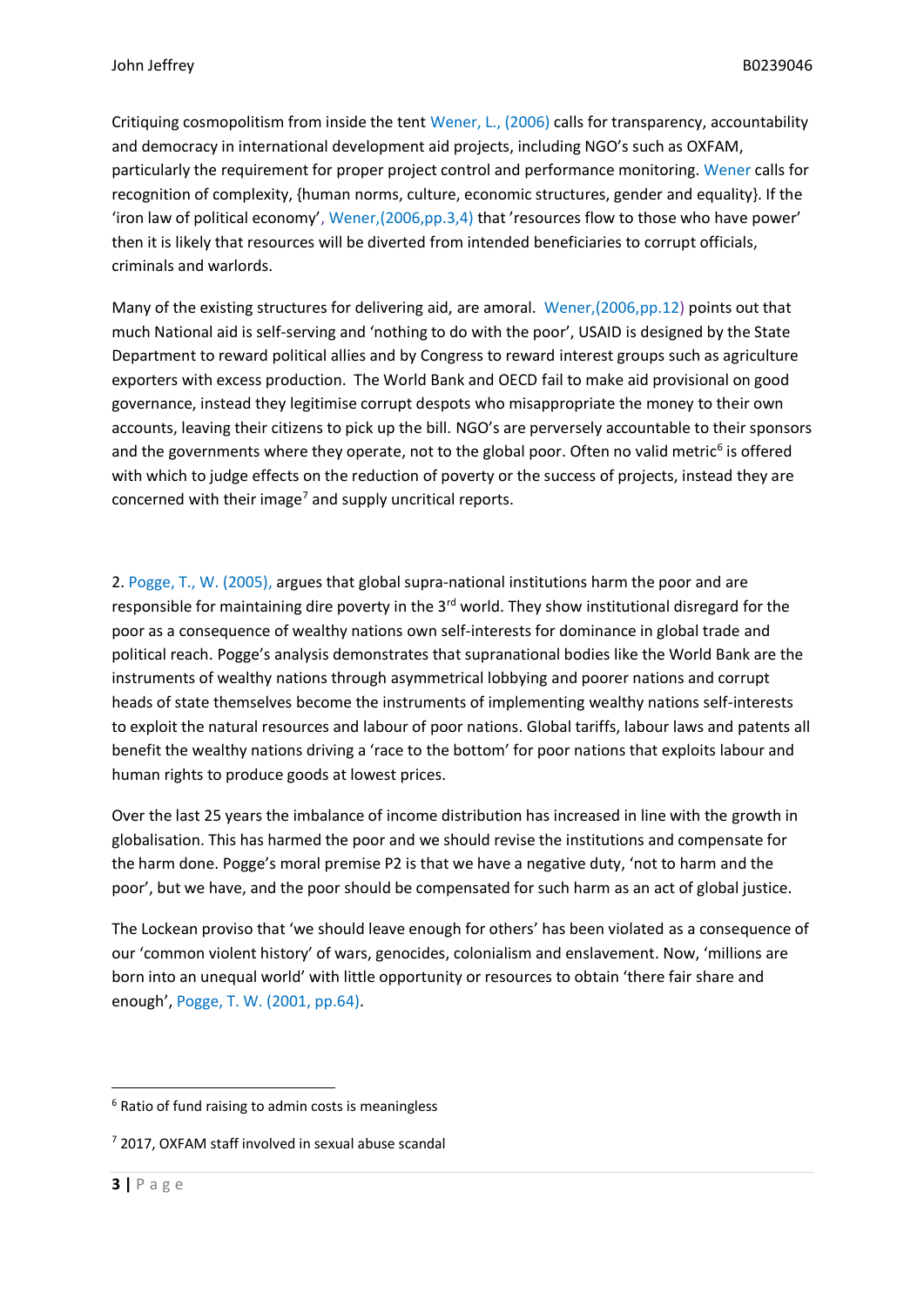Pogge, like Singer, is uncompromising on the moral premise, 'severe poverty is a violation of negative duties' and our supra-national institutions the cause. Cosmopolitan individual obligations are manifest in a creative empirical thesis, the Global Resources Dividend(GRD), to tax the rich and give to the poor and ASAP an alliance of academics to ensure ethical purchasing and research into the causes of poverty, Pogge, (2017, The Open University).

However, Pogge's moral premise is criticised by Satz, (2005,pp.48,9). Individuals of wealthy nations cannot be held directly responsible for harming the global poor, the causal chain too complicated, both global and endogenous agents are involved, e.g., the IMF continued to lend to the totalitarian President Mobuto of Zaire, who 'did nothing to reduce domestic poverty' and instead 'expropriated billions of development dollars' for his own personal wealth. The premise is also critiqued as morally objectional, Satz,(2005,pp.51,4), with its commonality with Libertarianism, 'not to cause harm', and the corollary that 'failing to provide charity is not a harm'. Additionally, for Satz, Pogge's rejection of a duty to help the poor of Venus is amoral and not a proper reading of Locke's position of those in desperate need, Satz proposes a more ecumenical position of positive and negative duties: there are duties of humanity and duties of justice.

# *In summary:*

Singer' moral thesis P2 entails citizens positive obligations to prevent harm while Pogge's entails the citizens negative obligations not to cause harm. Singer's morality can be challenged via its empirical thesis, a reliance on amoral cosmopolitan global delivery bodies such as the World Bank that have patently failed to deliver global justice. Pogge's moral thesis can be more directly challenged on humanitarian grounds, withholding of charity towards those in dire need, simply because we did not cause those dire circumstances. Pogge's empirical thesis also leaves much to be explained on how GRD and ASAP will not fall prey to the very same exploitative self-interests of human nature that beset the current failed systems of global justice.

# **Liberal Nationalism:**

1. Rawls, (1993,pp.46,7), sets out seven principles for co-operation between 'peoples', often in practice nation states, which formalise the State as the responsible agent for its citizens<sup>8</sup>, and interaction with other States. These principles extol honourable behaviours and interactions between 'peoples' including the principle of non-intervention.

This has implications for global justice, namely States should look to their own resources in dealing with dire poverty, although Rawls like Locke softens this position between peoples by requiring mutual 'assistance in times of famine or drought', ensuring 'peoples basic needs are met'. This was enshrined in an eighth principle that peoples have a 'duty to assist other peoples, living under conditions that prevent them having a just or decent political regime'.

<sup>8</sup> Including foreigners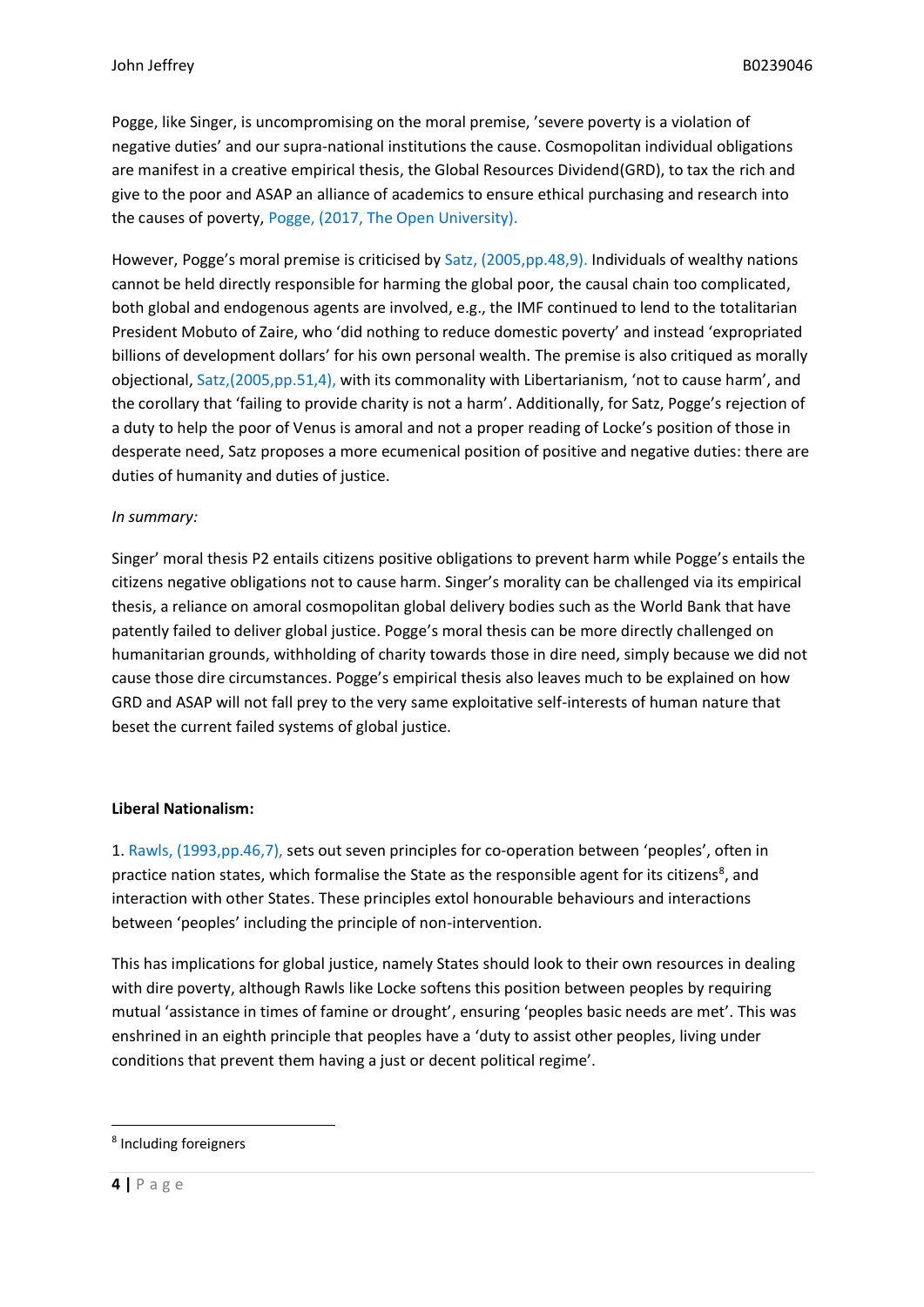Unlike nation states with their history of self-interest, shared institutions of Law, Property and class, Rawls, believes a global world state, lacking such cohesion would be ineffective and prey to factional claims, or descend into despotism<sup>9</sup>. Nagel, T. (2005, pp. 115, 6) agrees that without a global sovereign with power to enforce humanitarian ideals there would be no global justice. By contrast nation states have humanitarian duties towards their citizens and the sovereign power to act.

Beitz, (2000,pp.670-76), summarises Rawls' position, at the limit, 'a realistic utopia' of liberal states with shared values and institutions converges with cosmopolitan liberalism to deliver international justice. 'The Law of Peoples' sets out a liberal theory of foreign policy based the Rawls' eight principles that value other well-ordered societies. In such a world their common goals should obviate the need for any global sovereign power. Well-ordered societies are not necessarily liberal, so Islamic states that observe human rights, have transparent justice systems that do not pursue aggressive foreign policy aims may be included in this consensus of the good, under the heading of decent non-liberal peoples. Only outlaw states and burdened states are outside this coalition of peoples. Nations states have a duty to reduce inequality locally and if all well-ordered societies carry out this duty, in addition to duties to assist other states in times of famine, and assist burdened states, then excepting outlaw states, individual human rights are respected and global justice prevails.

Others might take the view that obligations and duties of kinship, ethnicity and a common culture take priority. Certainly, Wener,(2003) acknowledges that we are psychologically and socially more likely to attend to proximate duties, where we can more easily assess the needs and the efficacy of our contribution, rather than with distant others where the parameters of the exchange calculation are less well defined.

### *In Summary:*

The moral thesis P2 prioritises national over global obligations. Rawls theorises that well-ordered nations can manage national and mutual global justice for all citizens without the need for supranational bodies which are doomed to fail. Wener argues a parochial empirical thesis that we are best suited to attend to the needs of our compatriots.

### **Special and general obligations:**

According to Goodin, R., E (1988,pp.265) the limits of our obligations may be grounded in our relationships, we are social animals with important special obligations and duties to kith and kin and compatriots. Our culture has at the same developed philosophical ideals that treats humanity as a homogeneous whole with general humanitarian obligations unconstrained by family, nationality, ethnicity or other personal relationships. Moral philosophy has long been universal and impartial in outlook, but this does not take account of reciprocal special relationships and duties, of 'kindnesses', 'sacrifices' and 'services', that are demanded by our common-sense morality. As citizens we fulfil our

<sup>&</sup>lt;sup>9</sup> After Kant, see Rawls, (1993, footnote 12)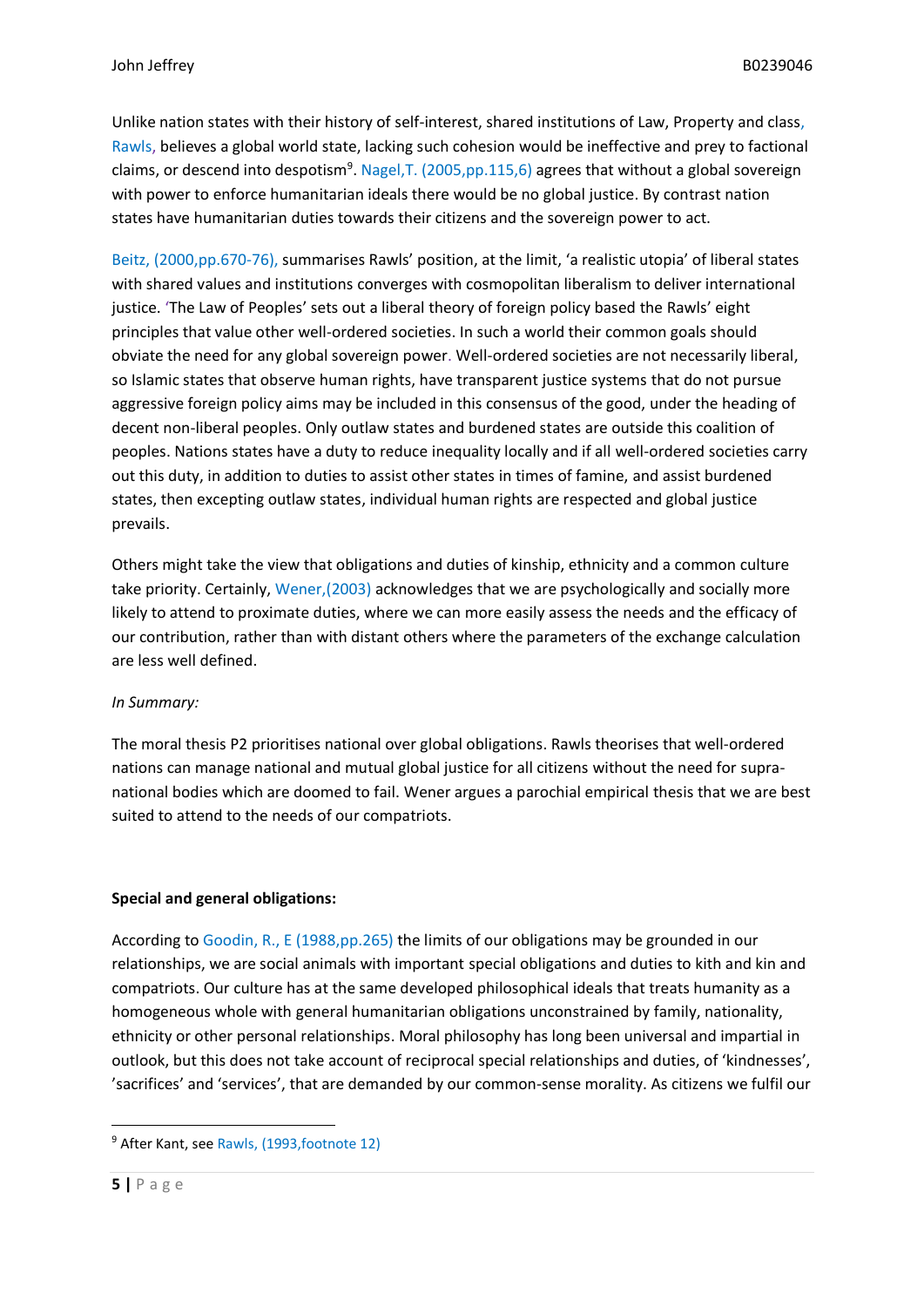obligations to the state in the expectation that state has mutual obligations towards us should we became unable to provide for ourselves. It is here that the dichotomy between general and special obligations falls away, Goodin, (1998,pp.270,73), special duties are no more than an entailment of general duties,

Given the plethora of moral injunctions and psychological determinants for special and general obligations, Miller, (1995,pp.55,6) calls for a set of principles based on a philosophical 'system such as Utilitarianism', Human Rights or 'some system of equality ', viz., an ethical system on which to base a theory of justice. Principles where helping ones nearest and dearest does not exclude a duty to help all and conversely where my humanitarian do not violate my obligations to particular individuals and groups.

Our particular relationships are 'vitally important' and have always been part of particularist ethics, for Hume morality is relational<sup>10</sup>. Universal ethics call for reason, impartiality, consistent decisions and universal application. Particularist ethics is based on a concern for oneself and close others, why should I set aside my friends and family, existing commitments and allegiances in favour of others, while universal ethics requires rationality and impartiality, qualities lacking in many, that will undermine my personal ethics. Miller pragmatically asserts that particular ethics are a sufficient response to our obligations for distributive justice, grounded in our understanding of human nature.

Sheffler, (2002,pp48,9) recognises the problems of 'common sense morality' where special obligations associated with relationships disadvantage those outside the relationship group. Special obligations come first, but there are other than associative duties that jump the queue, contractual, reparative duties and gratitude also come first. This may be exacerbated by current global trends: while integration of economies and technologies drive cosmopolitanism, disintegration is just as likely, the breakup of former USSR, the rise of nationalism in Eastern Europe, cessation in Spain, Brexit, all drive special relationships and obligations.

Do special obligations 'provide the better-off with moral justification' for giving to close compatriots? They come first and result in an unfair distribution of justice, however counter arguments claim they are an added burden and need not negate our general duties, Sheffler,(2002,pp.86,8).

# **In Summary:**

Special obligations require they are served first. When trying to serve both masters, 'it is implausible that general humanitarian obligations will remain untouched', ceteris paribus, however an unfair distribution of justice does not negate our special obligations nor vice versa, the dilemma remains, both must continue to inhabit the same ethical space.

**Overall Summary and Conclusion:** Both Singer's imperative to 'save the drowning child' and Rawls' 'realistic utopia' ground the same normative moral premise of global justice for all, and both facilitate the obligations of individual citizens, alone or in concert, to honour human rights.

<sup>10</sup> Hume cited by Miller, 1995,pp.58,footnote-11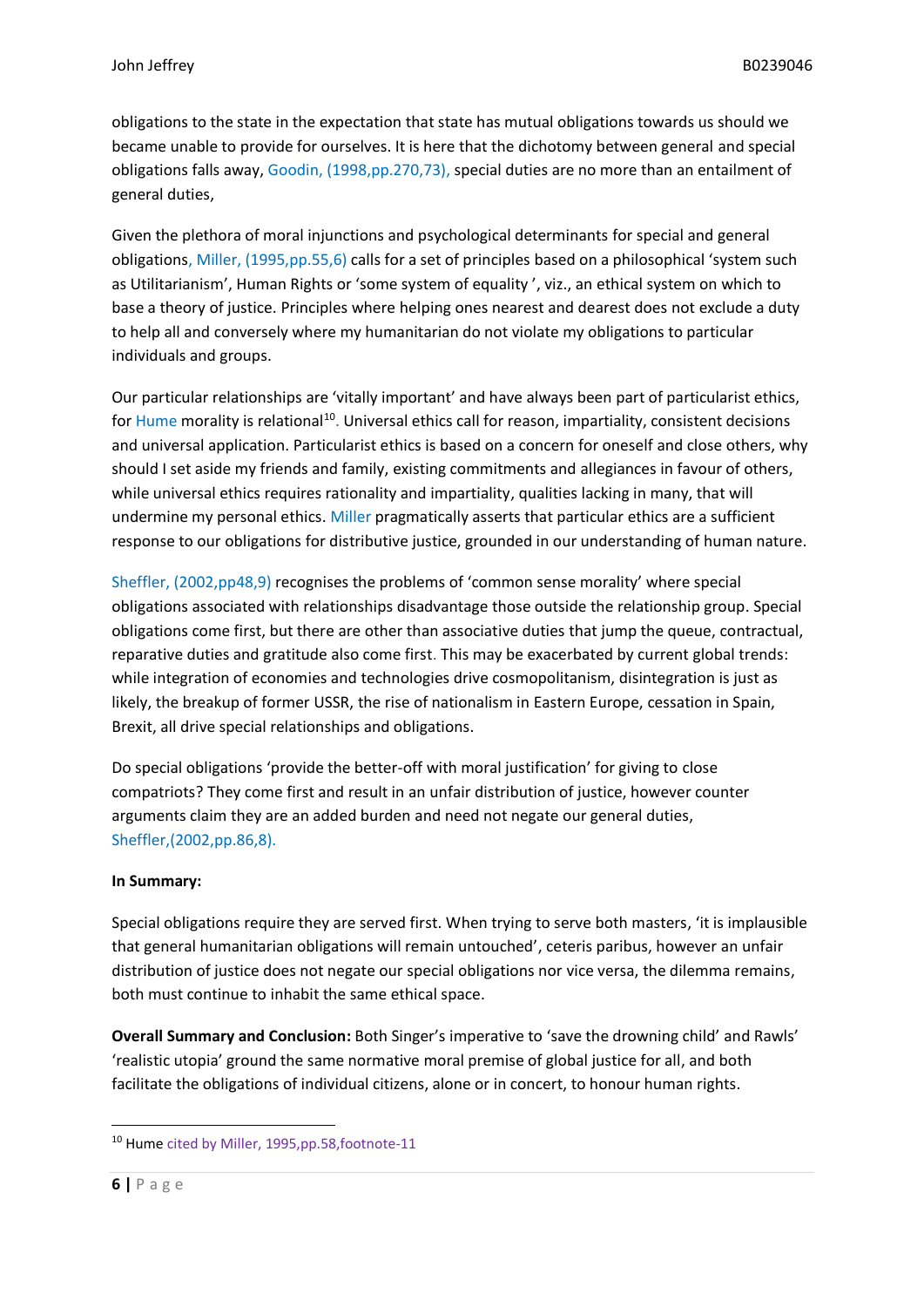Cosmopolitanism proposes citizens have a humanitarian obligation to promote general global justice which takes precedence over any special obligations resulting from personal relationships with particular others, kith and kin, compatriots etc. This is finessed by Goodin and Miller who call for the co-existence of both special and general ethical behaviours, a 'common-sense morality', that underpins liberal society.

There is little to choose between the two approaches. Should we opt for the impartial moral premise or is ethical behaviour to proximate and distant others sufficient? Each promote laudable normative behaviours towards the global poor.

Given this dilemma which empirical theses can best serve our obligations of individual citizens to the global poor.

The empirical thesis of cosmopolitanism requires our individual obligations to be exercised through global and federal bodies, however these same supra-national bodies are heavily criticised by Pogge for perpetuating global injustice and by Wener for their inefficiency. Liberal Nationalism, takes a principled stance on citizens obligations towards proximate and distant others, but by its democratic nature the citizen's individual humanitarian commitment is de-coupled from implementation by the intervention of the state apparatus.

Pogge's model of direct action by citizens, albeit in academia, resolves the problem with large bodies, and highlights the alternative of direct action, which must include NGO's, albeit they have their own problems with transparency.

Therefore, In the absence of reform of supra-national organisations and further integrationist ambitions by liberal nations, then direct action is least limiting of our individual obligations. Pogge indicates two fronts for action, direct lobbying of influential bodies and ensuring our voices are actioned by our democratic representatives in requiring accountability and transparency from global bodies. We can require the equivalent same of NGO's.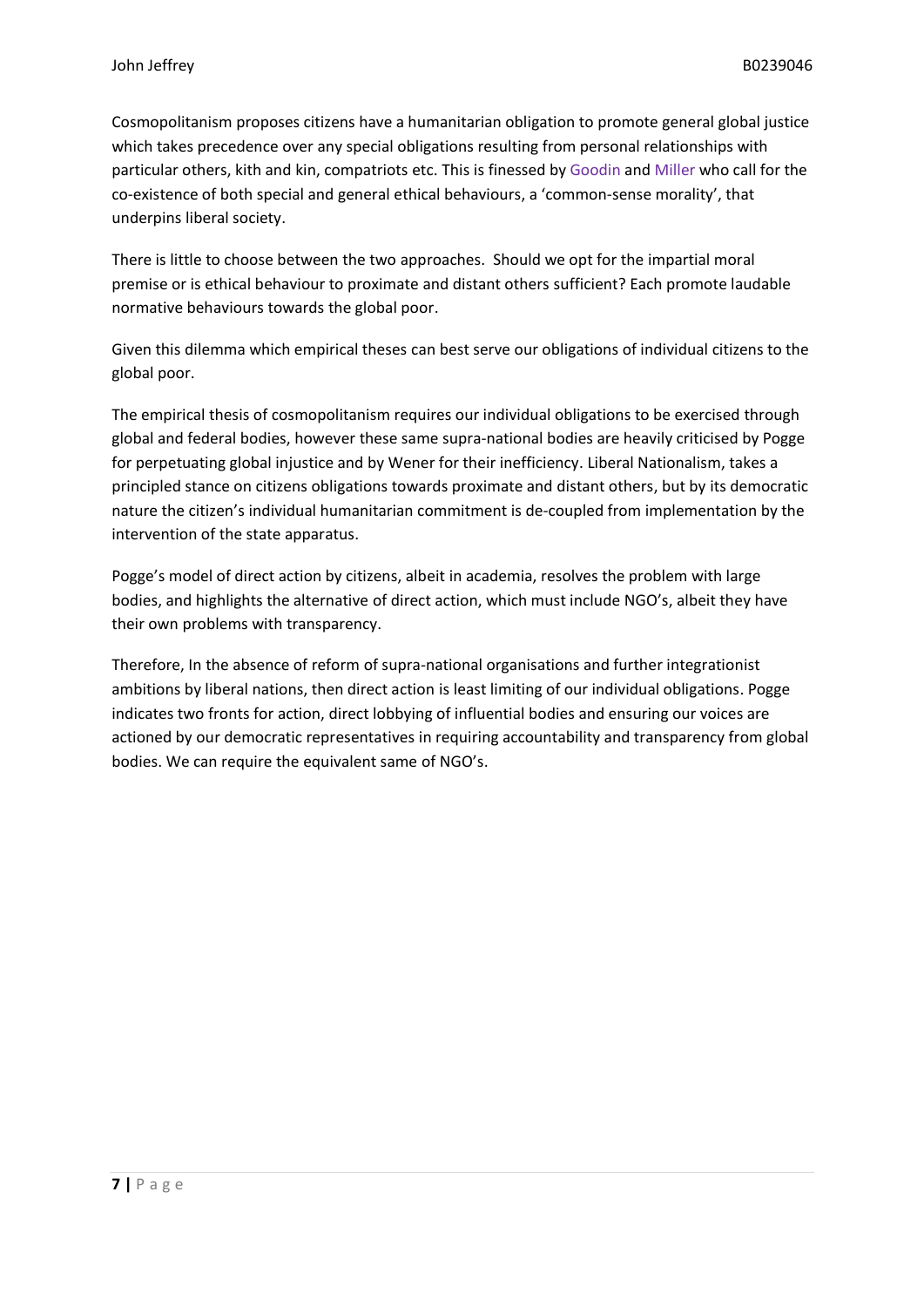### **References:**

Beitz, C. R. (2000) 'Rawls's law of peoples', *Ethics*, vol. 110, no. 4, pp. 669–96.

Brock, G. (2015) 'Global justice', in *The Stanford Encyclopedia of Philosophy* [Online]. Available at [https://plato.stanford.edu/entries/justice-global/](https://plato.stanford.edu/%20entries/%20justice-global/) (Accessed 5 May 2018)

Goodin, R., E (1988) ''What is so Special about our Fellow Countrymen'*, in The Global Justice Reader(2017) ed. Thom Brooks,* Blackwell Publishing

Miller, D. (1995) *On Nationality*, Oxford, Clarendon Press

Nagel, T. (2005) 'The problem of global justice', *Philosophy and Public Affairs*, vol. 33, no. 2, pp. 113–47.

Pike, J., (2017), 'Introduction to global justice, Block 4.3 Singer's argument' in *'A853-17J MA in Philosophy: Part 1'* [online] available at

[https://learn2.open.ac.uk/mod/oucontent/view.php?id=1156100&section=3](https://learn2.open.ac.uk/mod/oucontent/view.php?id=1156100§ion=3) (accessed 12 May 2018)

Pogge, T. W. (2001) 'Eradicating systematic poverty: brief for a global resources dividend', *Journal of Human Development*, vol. 2, no. 1, pp. 59–77.

Pogge, T. (2005) 'Severe poverty as a violation of negative duties', *Ethics & International Affairs*, vol. 19, no. 1, pp. 55–83.

Pogge, T., (2017) 'The Open University, '*Activity 1: Video 1 Thomas Pogge on ending poverty*.' in 'A853-17J MA in Philosophy: Part 1' [online] available at [https://learn2.open.ac.uk/mod/oucontent/view.php?id=1156104,](https://learn2.open.ac.uk/mod/oucontent/view.php?id=1156104) (accessed 12 March 2018)

Rawls, J. cited by Wener, (2003, pp. 287)

Rawls, J. (1999) *A Theory of Justice*, revised edn. (Cambridge, MA: Harvard University Press, 1999), pp. 95–6.

Rawls, J. (1993) 'The law of peoples', *Critical Inquiry*, vol. 20, no. 1, pp. 36–68.

Satz, D. (2005) 'What do we owe the global poor?', *Ethics & International Affairs*, vol. 19, no. 1, pp. 47–54.

Scanlon, T., M. cited by Wener, (2003, pp.287)

Scanlon, T., M. *What We Owe To Each Other* (Cambridge, MA: Harvard University Press, 1998).

Scheffler, S. (2002) *Boundaries and Allegiances: Problems of Justice and Responsibility in Liberal Thought*, Oxford, Oxford University Press.

Singer, P. (1972). 'Famine, affluence and morality', *Philosophy and Public Affairs*, vol. 1, no. 3, pp. 229–43.